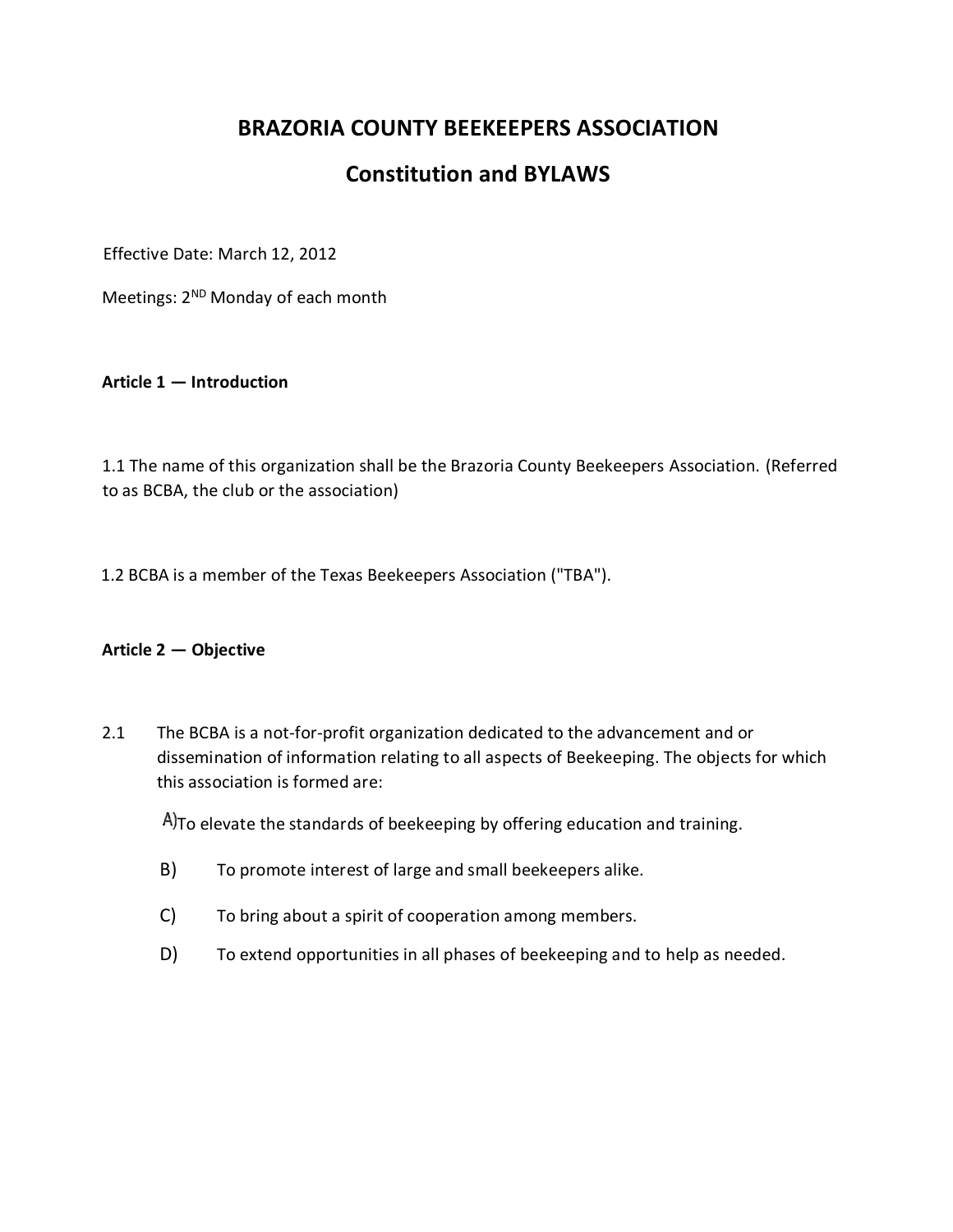Page 2 of 7

## **Article 3 — Membership**

3.1 Membership shall be open to any person interested in beekeeping.

3.2 Any member in good standing may sponsor a person for membership.

3.3 To be a member in good standing, an individual's annual dues must be paid in full and cannot have had membership suspended or terminated or have such action pending.

3.4 The Executive Committee may suspend a member for cause. The suspension must be upheld by two thirds vote of the members present and in good standing at the next regular meeting.

3.5 Honorary Membership to the Association may be given to any entity or member family by making a motion at a regular meeting with a two-thirds Vote of current members present as specified in By-Laws Article 3.3, provided a quorum is met. No dues required and waived. Membership will be verified prior to voting.

3.6 Lifetime Membership to the Association may be given to any entity or member family with a 1-time membership dues payment of twenty times the normal annual dues amount.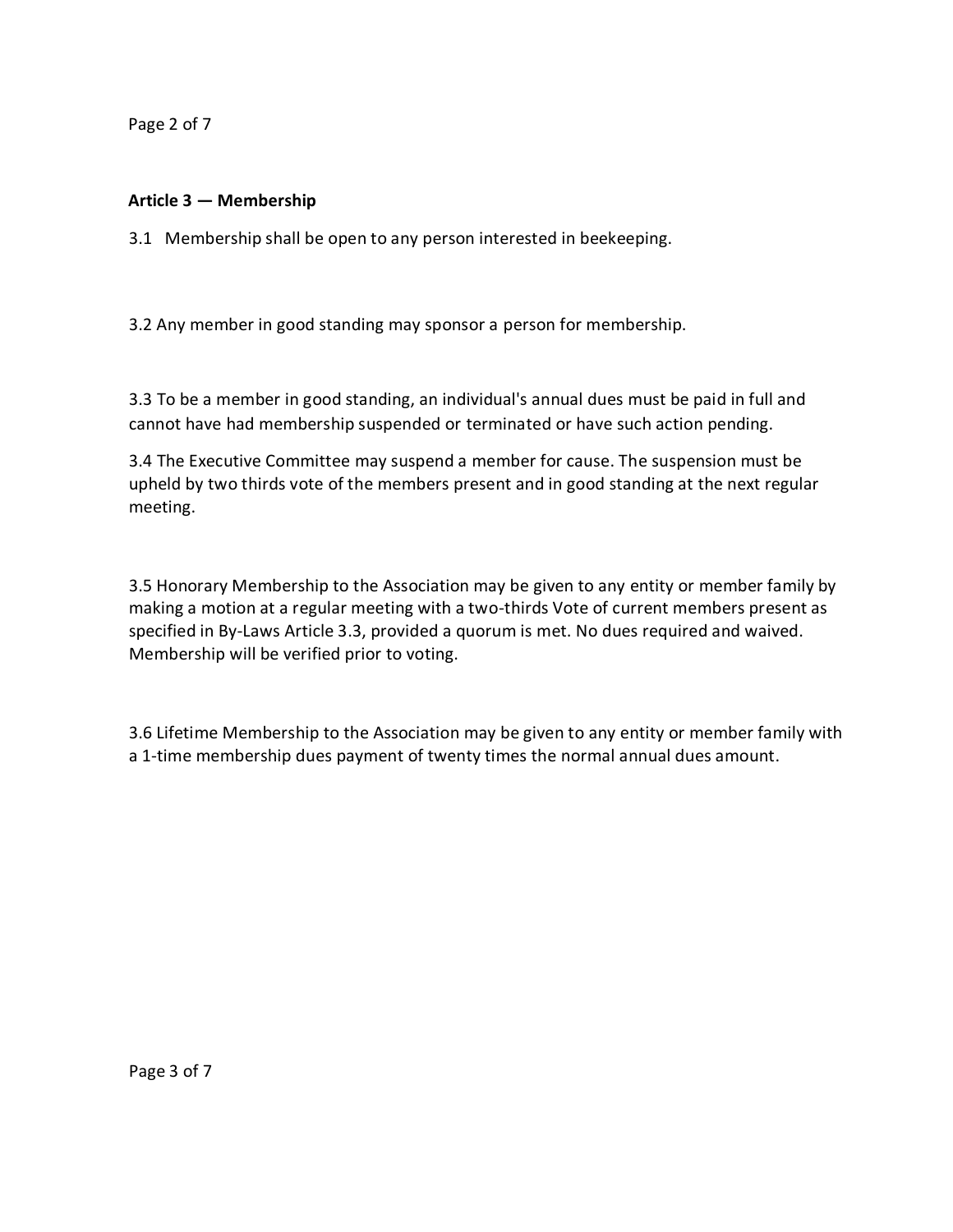### **Article 4 — Officers and Board of Directors**

4.1 The officers of the association shall be President, Vice-President, 2<sup>M</sup> Vice President, Secretary, Treasurer, and Master at Arms.

4.2 The Board of Directors shall consist of the elected officers. They shall meet at least three (3) times per year and will be scheduled by the president. They shall be responsible for the administrative affairs of the club. They shall have general charge of the funds and of the property of the club. They shall have the power to order the payment of all bills or claims against the club, to execute contracts, and to transact all the usual business of the club. The Board of Directors shall supervise all committees in their work, appropriate money, as needed, therefore, and restrict its expenditures. The Board of Directors shall have the responsibility to appoint committee chairmen. The Board of Directors shall have the power to remove any committee chairman from his position for just cause and after a hearing. A majority vote of the officer's present at any meeting of the Board of Directors shall be required to pass any act or measure but should the Board of Directors fail to reach an agreement on any act or measure, it may be referred to the club, at large, for final action. Any action taken by the Board of Directors may be rescinded by the club, at large, at any meeting by a 2/3 vote of the active members present. Any officer who shall absent himself from three (3) consecutive meetings of the Board of Directors without satisfactory excuse or without having previously obtained approval to do so shall be considered to have resigned, as a member of the Board of Directors and his office shall be declared vacant. The vacated office shall be filled by vote only. The Board of Directors shall make the policies and procedures of this club and shall keep them upup to date. Any changes in this policy and procedures must be ratified by a 2/3 vote of the active members present at any regular meeting. The Board of Directors shall perform all other duties as set forth in any other Article of these Constitutional bylaws.

4.3 Special meeting of the Board of Directors may be called by the President, or by majority of the Board Members.

Page 4 of 7

**Article 5 — Duties of Officers**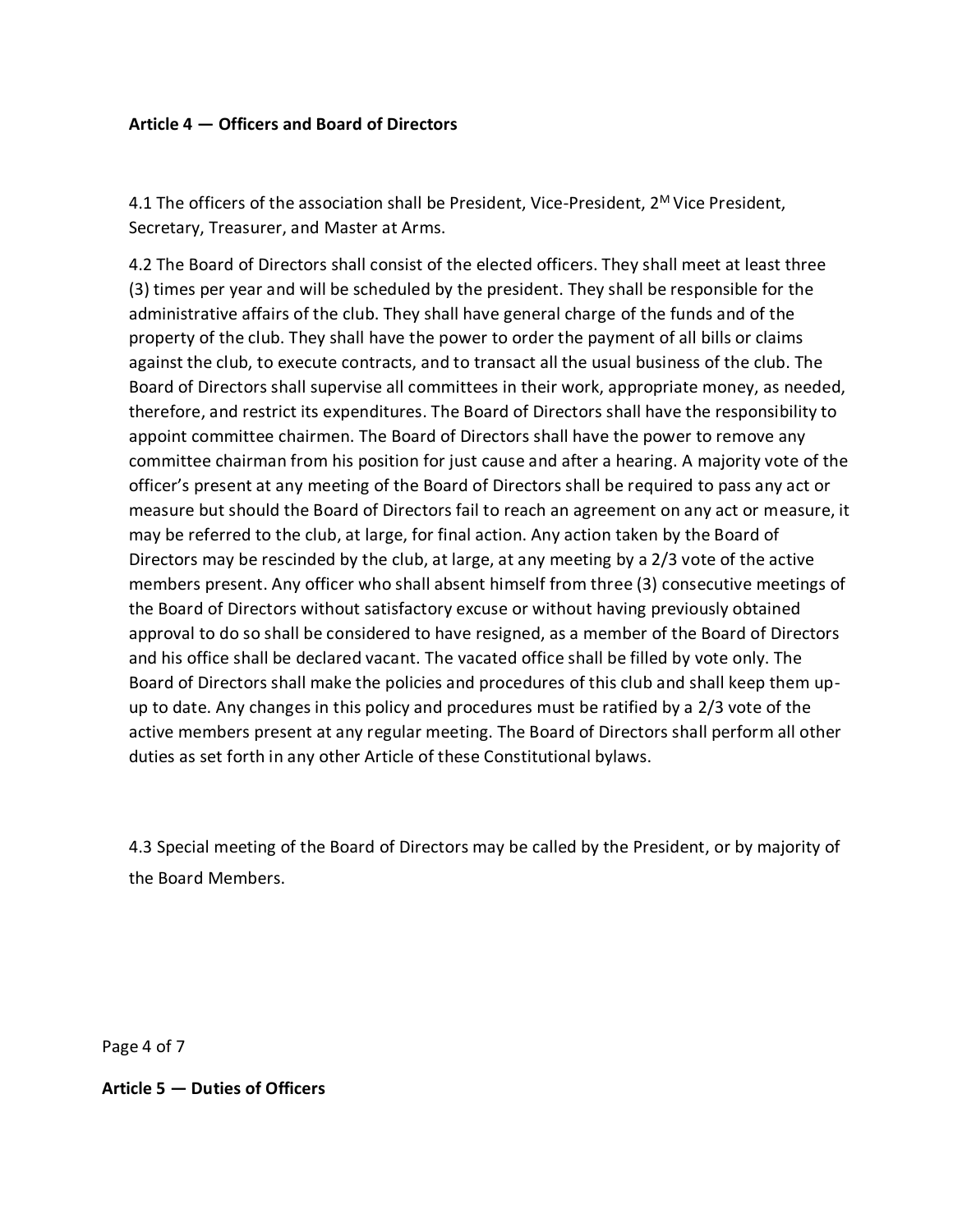5.1 The President shall preside at all regular monthly meetings of the association and of the Board of Directors.

He/she shall appoint the standing committee chairpersons subject to the ratification of the Board of Directors. The President shall approve all orders upon the treasurer for the disbursement of funds as directed by the association. He may supervise and define the way all reports are made. He shall be ex-officio member of all committees.

- 5.2 The Vice-President shall perform the duties of the President in his/her absence and shall always act in an advisory capacity. In case of the death, resignation, or incapacity of the President, he/she shall become President for the un-expired term.
- 5.3 The 2<sup>nd</sup> Vice-President shall oversee the promotion of the importance of beekeeping and the education & training of both adults and youth in the art of beekeeping. He/she shall perform the duties of the president in the absence of both the President and Vice-President
- 5.4 The Secretary shall record and maintain a complete and accurate record of minutes of all meetings of the Board of Directors and of the membership. He/she shall be responsible for all general correspondence concerning the club but shall not be responsible for the writing and posting of correspondence of committees. He/she shall keep the attendance list of all meetings.
- 5.5 The Treasurer shall have charge of all monies and shall report thereon at all regular meetings. He/she shall collect all dues from members giving a proper receipt, therefore. He/she shall pay all bills upon the authorization of the President. He/she shall keep records in a permanent file of all receipts and expenditures and give a report.
- 5.6 The Master at Arms shall be responsible for delivering and collecting the suggestion box to all general meetings. He shall report the findings of the suggestion box to the Board of Directors.
- 5.7 Recall of Officers An elected officer, for just cause, may be recalled in the following manner. A petition signed by 20% of the members in good standing shall be submitted to the Board of Directors, who shall call a special meeting within 30 days, including petitioners and petitioned, and review the circumstances pertaining there to. If no solution is obtained, it shall be presented to the membership for a vote. To recall an elected officer shall require a 2/3 majority vote of the active membership in good standing.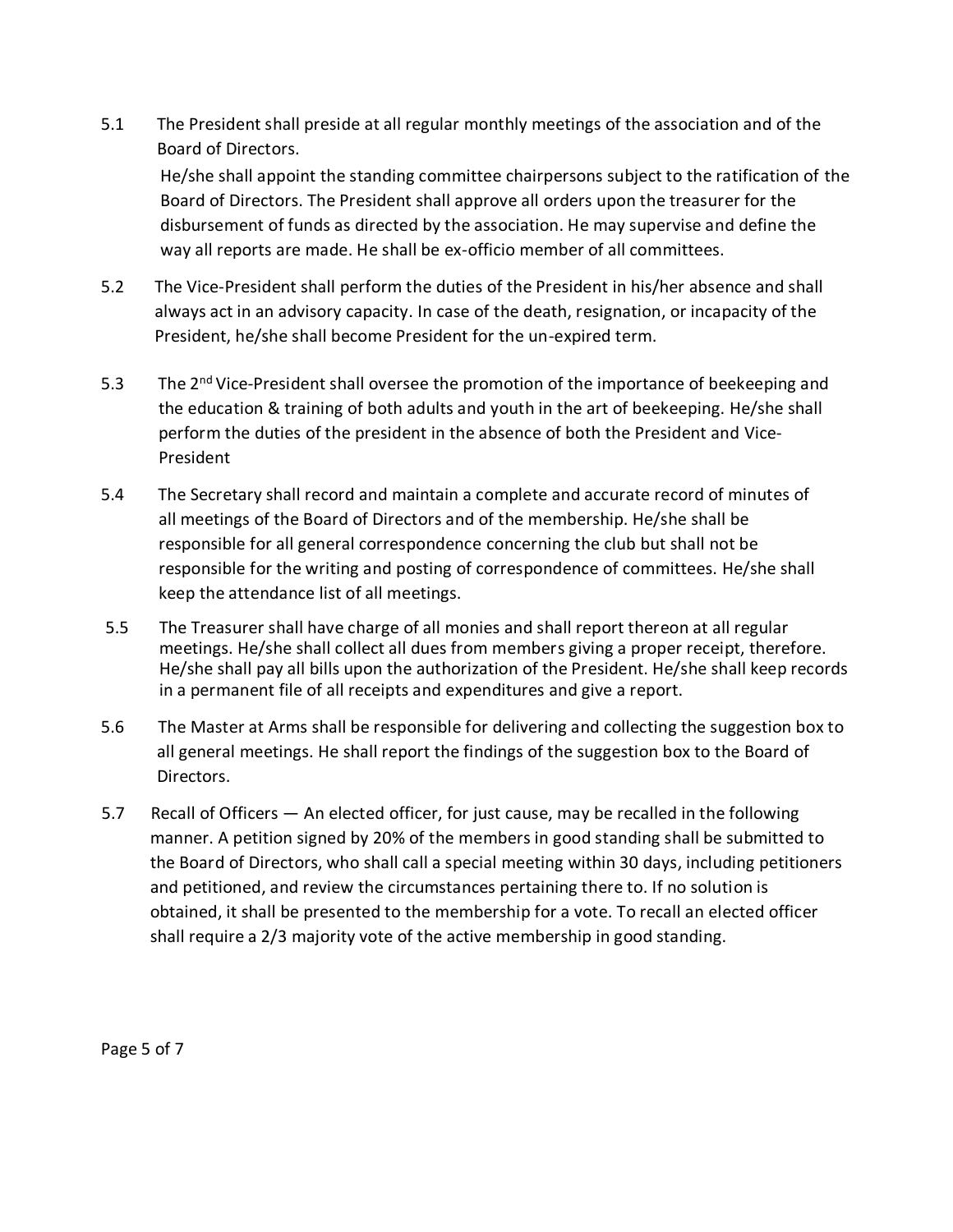### **Article 6 — Committees**

6.1 Committees shall be organized to execute the functions and activities of the club as needed. They may be formed at the request of the membership or the Board of Directors. They shall be terminated upon the completion of their goal or activity.

6.2 Each committee chairperson shall have the responsibility of planning and executing all committee related activities.

- 6.3 The committee chairperson shall prepare a suggested operating plan, schedule, and budget for submission to the Board of Directors for review and approval of the activities that require expenditure of association funds.
- 6.4 All monies collected and/or receipts for expenditures by any committee activities shall be forwarded to the Treasurer.
- 6.5 Each committee chairperson shall report during the regular meetings regarding committee activities occurring since the prior regular meeting at the Presidents discretion.

## **Article 7 — Nominations and Elections**

- 7.1 Time of Election  $-$  The President, Vice President,  $2^{nd}$  Vice-President, Secretary, Treasurer and Master at Arms shall be nominated at the October meeting. Annual elections shall be held in November. There will not be a meeting in December. Elected officers will assume their duties in January.
- 7.2 Eligibility Persons eligible for an elective office shall have to be an active member of the club in good standing for a period of not less than one (1) year. No married members or two members of the same family may hold office in the same year.

7.3 Vacancies in office shall be filled by appointment for the un-expired term by the Board of Directors.

Page 6 of 7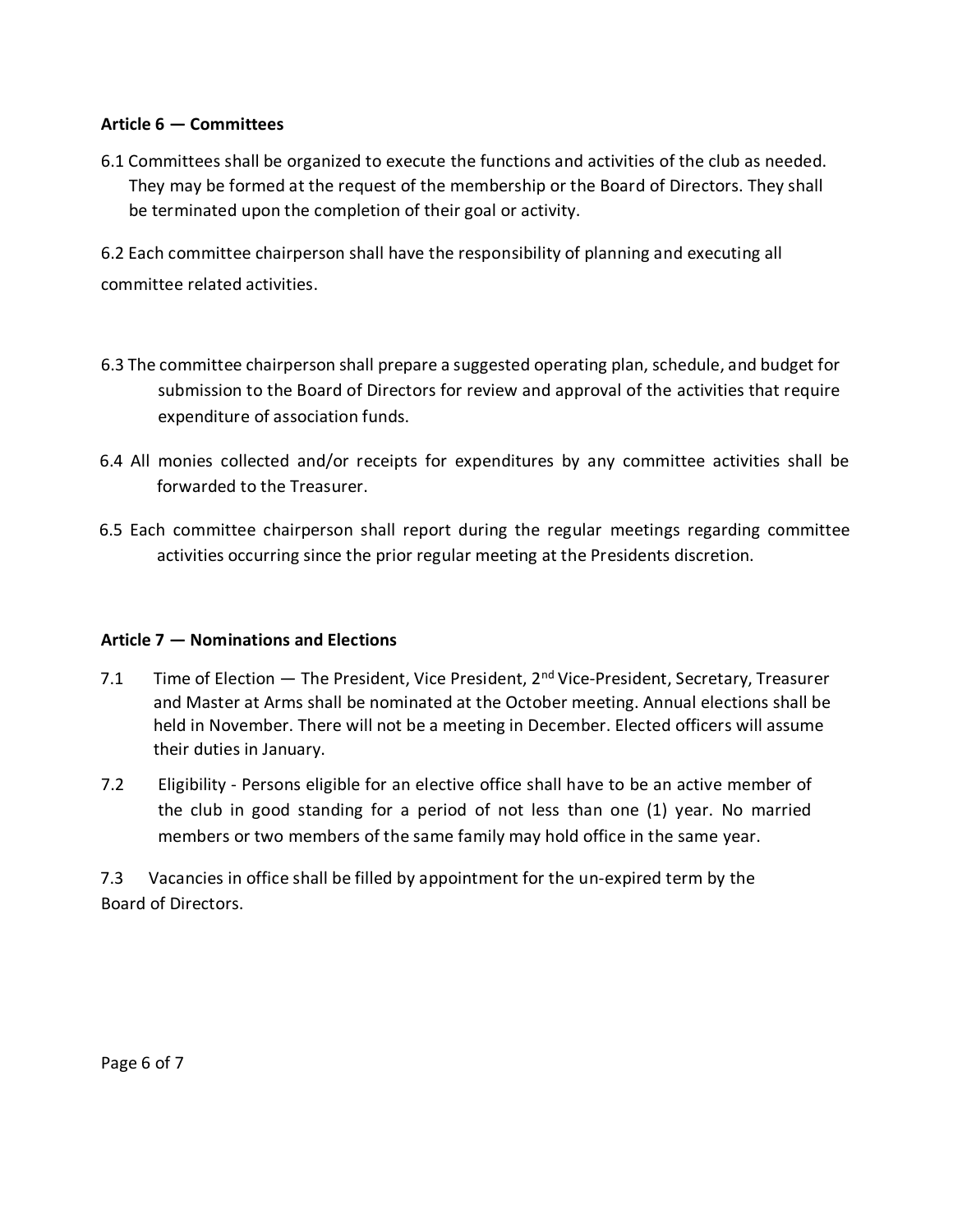Article 8 - Meetings

8.1 Regular meetings shall be held on the second Monday of each month. There will be no meeting in December.

8.2 Board of Directors shall meet no less than 3 times annually and shall be scheduled by the President.

8.3 The time and place of the regular meeting may be changed by a uo-thirds vote of the members present at the previous meeting. In an emergency, the Board of Directors may change the day of the meeting.

Article 9 - Quorum

9.1 One fourth of this association's membership shall constitute a quorum at any regular meeting.

9.2 Most of the members of the Board of Directors shall constitute a quorum of that body.

Article 10 - Dues

10.1 All dues are paid annually and are due before the adjournment of the October regular meeting. The annual dues shall be \$20.00 per family.

Article 11 - Amend Bylaws

11.1 These bylaws may be amended by a two-thirds vote of the members present at any regular meeting provided all members are notified in advance and quorum is met.

Article 12 — Dissolution of the Association

12.1 Upon the dissolution of the association, after paying or adequately providing for the debts and obligations of the association, the remaining assets shall be distributed to the Texas Beekeepers Association, a non-profit association.

Page 7 of 7